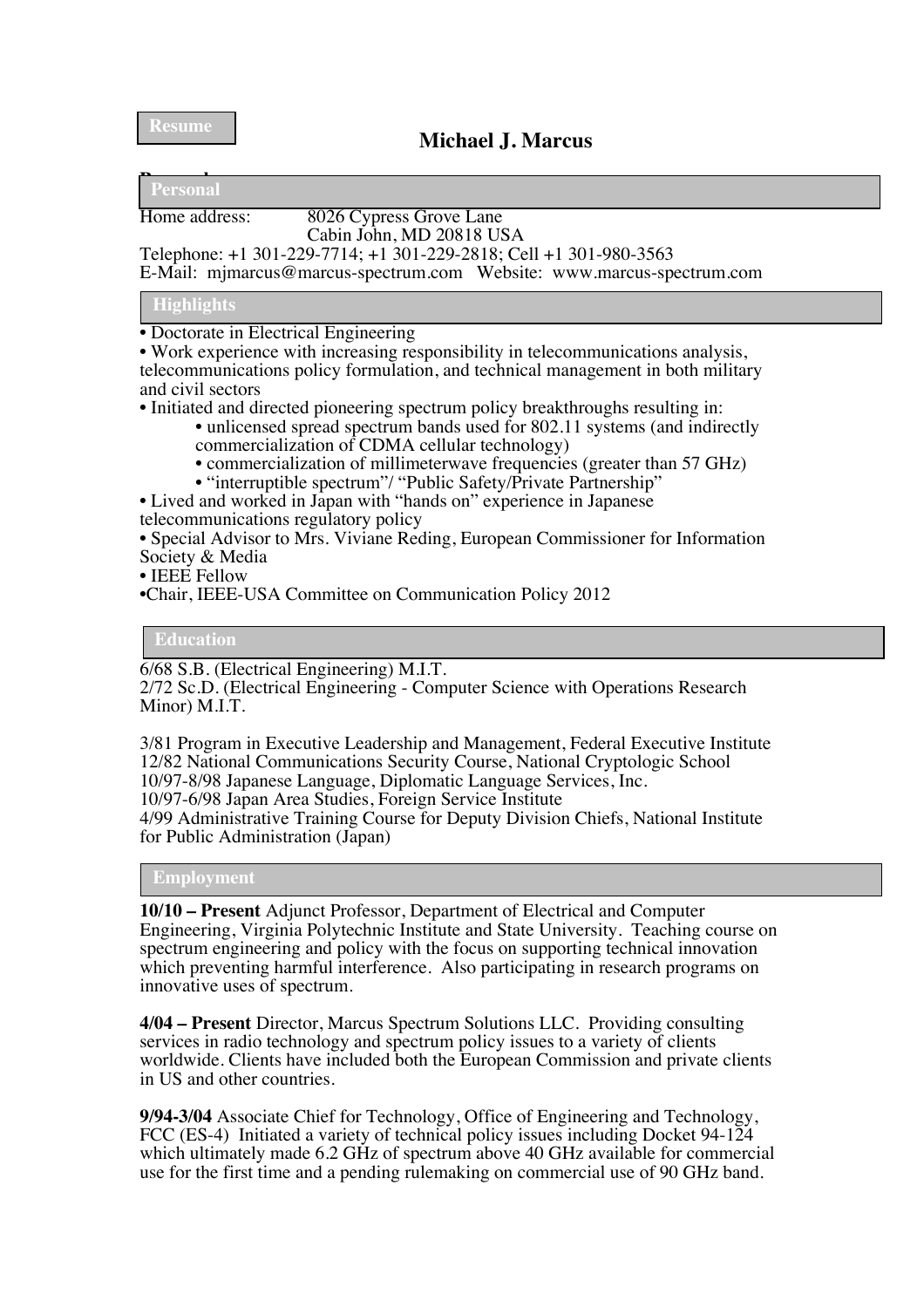Also initiated proposal to make 13 GHz of spectrum in 71-95 GHz available for commercial use. Leader of cognitive radio initiative, Docket 03-108, proposing several unprecedented applications of "smart radios" to allow more intense use of spectrum and new types of radio services. Senior Technical Advisor and key player in FCC Spectrum Policy Task Force and chair of its working group on Unlicensed Systems and Experimental Licenses resulting in a wide variety of proposals to change spectrum policy. Responsible for technical review of the products of FCC's main technical organization as well as specific policy issues such as millimeterwave technology and cognitive radio technology.

**10/97-10/99** Mike Mansfield Fellow. Selected by the Mansfield Center for Pacific Affairs to participate in a Congressionally authorized exchange program with similar agencies in Japan. Spent 1 year in Japanese language and culture studies and then 1 year in Japan working with: Radio Department of Ministry of Posts and Telecommunications, Association of Radio Industries and Businesses/ARIB, Telecom Engineering Center/TELEC, and Office of Hon. Naokazu TAKEMOTO, National Diet of Japan.

**6/00-12/00** Desk officer, Department of State, Japan Desk. On detail from FCC to develop program to explain regulatory transparency to Japanese government and advise on US/Japan telecommunications issues. Also handled a variety of US/Japan issues dealing with science and technology cooperation.

**2/87-9/94** Assistant Chief for Technology, Field Operations Bureau, FCC. (ES-3) Responsible for technical program of 400 member organization dealing with radio enforcement. Proposed and led new development efforts into a variety of radio fingerprinting areas using digital signal processing techniques. Led technical investigations which successfully located source of first known instances of satellite jamming, "Captain Midnight" and "Playboy" cases. Initiated successful satellite industry efforts to develop ground-based technology to locate source of signals illuminating satellites. Responsible for interagency negotiations with Federal Aviation Administration to find mutually acceptable procedures for preventing interference to aeronautical systems from FM broadcasting facilities and break an interagency impasse on FM radio licensing. Responsible for bureau's technical review of pending FCC policy decisions.

**10/91-5/92** Visiting Researcher, Research Center for Advanced Science and Technology, University of Tokyo, and Visiting Researcher, Communications Research Laboratory, Ministry of Posts and Telecommunications (Japan). Under auspices of National Science Foundation's Japan Program studied spectrum management policy in Japan and performed digital signal processing research.

**9/81-1/87** Chief, Technical Analysis Division, Office of Science and Technology, FCC, Washington, DC (ES-3) Responsible for supervision of 35 engineers and support staff members working in analysis, programming, and experimental areas at two locations forming the bulk of the FCC's in-house analytical capabilities. Initiated FCC proceedings for spread spectrum technology which were the world's first regulatory actions for this technology (Dockets 81-413 and 81-414) and formed the regulatory basis for Wi-Fi, Bluetooth, and a variety of products. Also initiated proceedings to examine integrated services digital networks (ISDN) and the changing role of CCITT (Docket 83-841), and examine the basic foundations of FCC technical regulations and their relationship to technical innovation (Docket 83-114). Developed proposals to streamline regulatory process to encourage development and introduction of new technology (Docket 85-171). Represented FCC at a wide variety of domestic and international fora.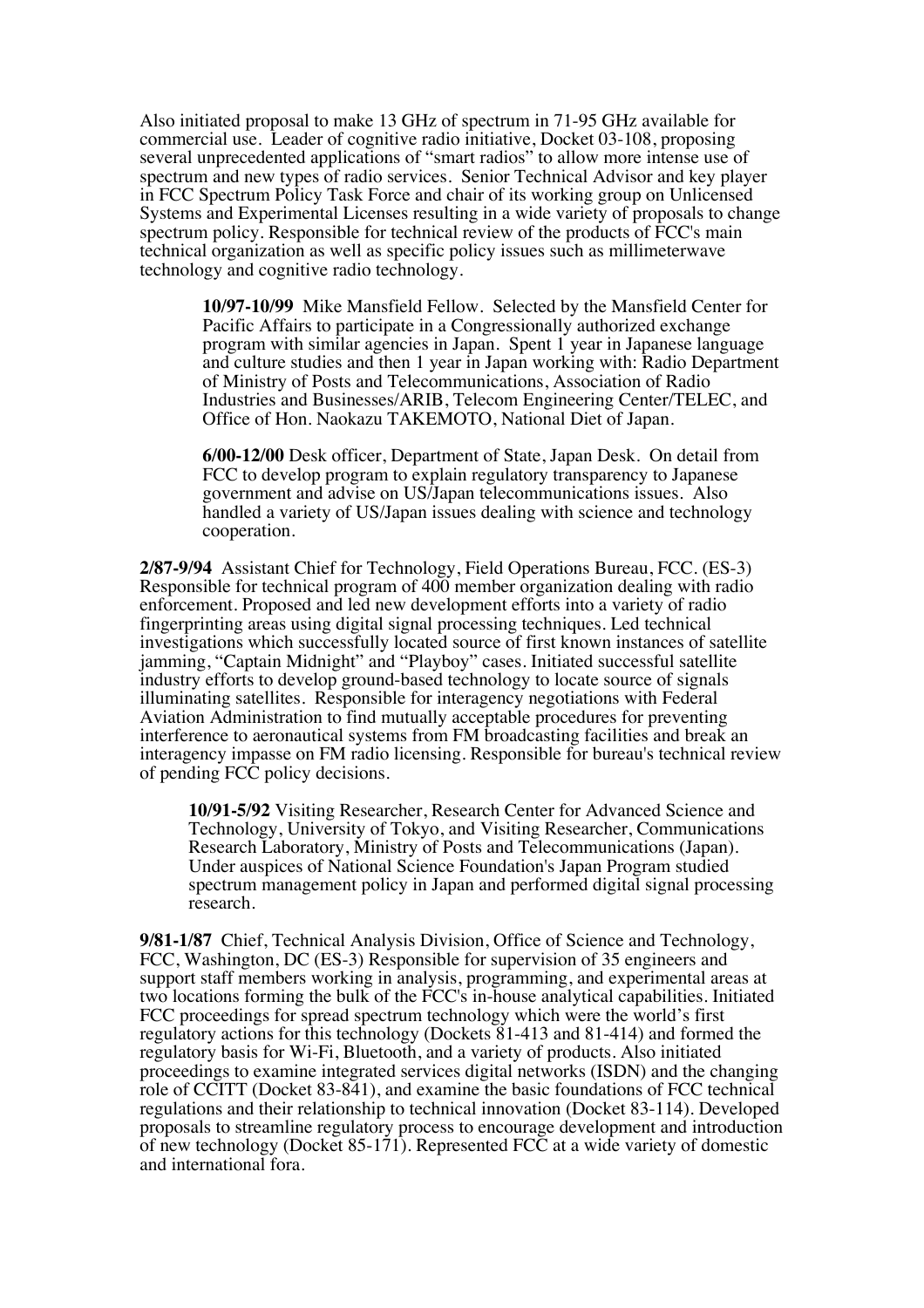**9/86-12/86** Visiting Associate Professor, Department of Electrical Engineering and Computer Science and Sloan School of Management, Massachusetts Institute of Technology. Developed and taught two courses on communications technology and policy.

**9/79-9/81** Chief, Technical Planning Staff, Office of Engineering and Technology, FCC, Washington, DC (GS-15) Responsible for the initiation and staffing of a long range planning group. Initiated FCC action to create a regulatory environment for spread spectrum technology. Helped formulate Final Decision of Second Computer Inquiry and initiated Protocol Inquiry (Docket 80-756) as a long term follow-on. Responsible for advising Chief Scientist and Commission on a wide variety of new technology and national security issues.

**9/77-6/81** Professional Lecturer, Department of Electrical Engineering, George Washington University. Developed and taught a course of telecommunications traffic theory. Taught course on group and set theory

**5/75-9/79** Research Staff Member, Institute for Defense Analyses, Arlington, VA Participated in technical studies to support decision making in the Office of the Secretary of Defense in two areas: communications ECCM and computer networking for the intelligence community. Coauthored three reports analyzing a variety of policy options to counter hostile communications threats ranging from tactics to ECCM hardware to jammer location and destruction. Prepared proposal for integrating various DoD intelligence networks.

**1/72-5/75** 1 Lt., USAF, VELA Seismological Center, Air Force Technical Applications Center, Alexandria, VA Project Officer for underground nuclear test detection research. Responsible for the communications design of a worldwide digital collection and processing system for seismic data. Technical direction of a variety of R&D contracts in the communications and signal processing areas from concept formulation to contract negotiation to contract monitoring. Early user of ARPANET/Internet.

**1/69-12/71** Consultant to Bell Telephone Laboratories on time division switching; **6/66-9/66** Bell Telephone Laboratories, Holmdel and Murray Hill, NJ (MIT Co-op **6/67-9/67** Program) Basic work areas: key telephone system design, data network **2/68-9/68** design, and switching system research. During last two assignments **6/69-9/69** designed and analyzed a new type of switching system for time multiplexed signals and designed a new type of time slot interchanger. Received two patents.

## **Major Awards**

FCC Engineer of the Year Award, 1990

IEEE-USA Electrotechnology Transfer Award, 1994

Citation:"For his pioneering work in the conception, drafting, and enactment of the Federal regulations that legalized commercial spread spectrum radio under FCC Part 15, the rules governing unlicensed devices; thus spawning a multimillion dollar, worldwide, wireless industry." http://www.ieeeusa.org/awards/pastrecipients/electrotechnology.html

Mike Mansfield Fellowship, 1997-99 http://www.mansfieldfdn.org/fellow/fellow.htm

IEEE Fellow, 2004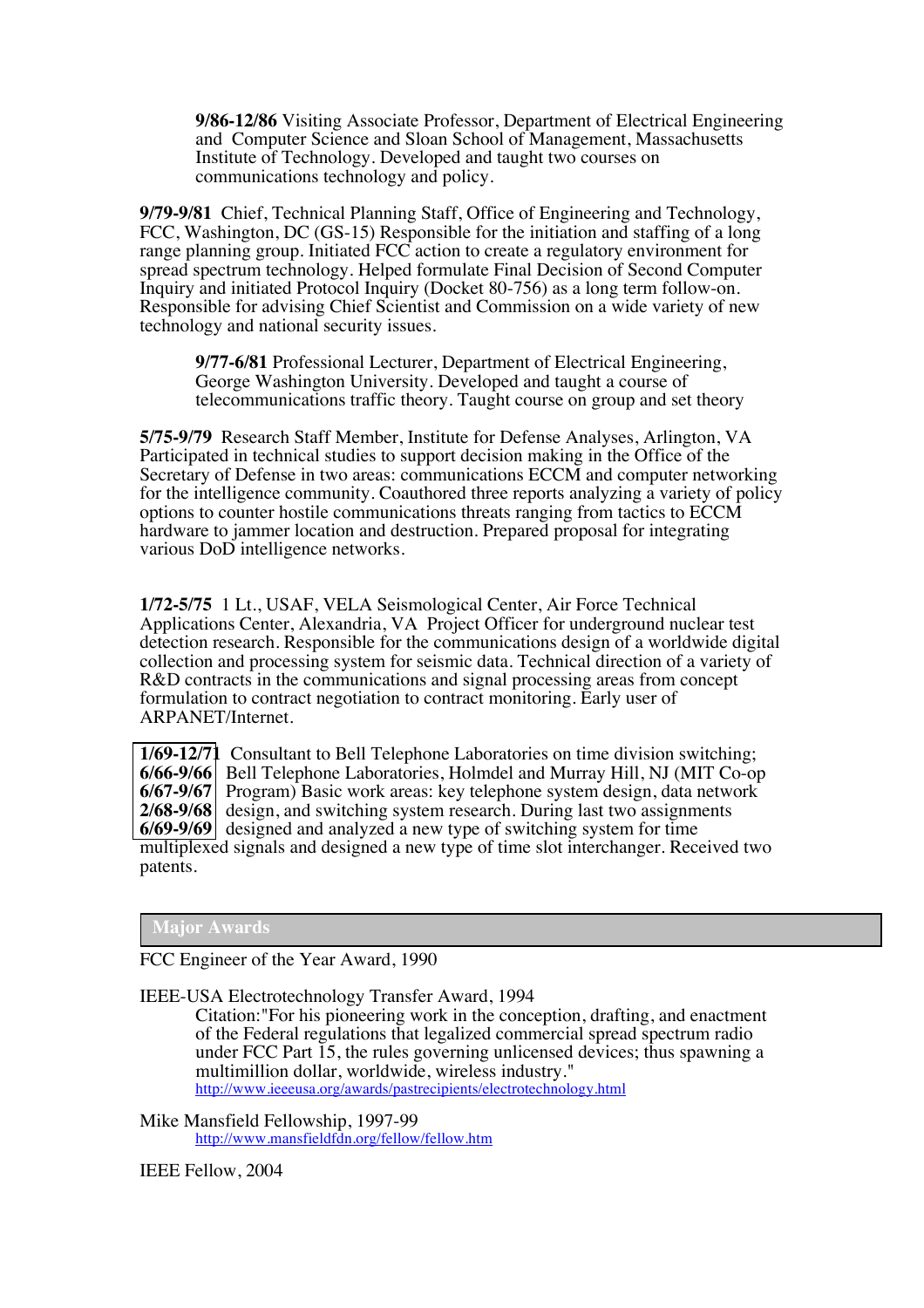#### Citation: "For leadership in the development of spectrum management policies" http://www.ieee.org/portal/index.jsp?pageID=corp\_level1&path=about/awards/fellows&file= new-fellows.xml&xsl=generic.xsl

**Patents**

US Patent 3,573,381, "Time Division System", 1971

US Patent 3,700,819, "Time Division Switching System with Time Slot Interchange", 1972

**Conference Keynote Addresses**

IEEE International Microwave Symposium, June 2004

16<sup>th</sup> International Zurich Symposium on Electromagnetic Compatibility, February 2005

IEEE International Conference on Ultra-Wideband, September 2005

**Open Publications and Presentations**

[Links to many of these are available at http://www.marcusspectrum.com/PubliclyAvailableOutputs.htm]

"Design and Analysis of a New Type of Time-Division Switching System", S.M. Thesis, MIT Department of Electrical Engineering, June 1969

"The Queuing Crossbar - A Hybrid Time-Division and Space Division Network" (with H.S. McDonald), Proc. 1969 Nat. Elec. Conf., p. 605-610

"Space-Time Equivalents in Connecting Networks", Proc. 1970 Int. Conf. Comm., p. 35-25\_35-31

"Designs for Time Slot Interchangers", Proc. 1970 Nat. Elec. Conf., p. 812-817

"New Approaches to the Analysis and Design of Connecting and Sorting Networks", Sc.D. Thesis, MIT Department of Electrical Engineering, February 1982 (Available from NTIS as AD 740 198)

"Bounds for the Growth of the Number of Contacts in Connecting Networks", Proc. Seventh Int. Teletraffic Cong., 1973

"The Theory of Connecting Networks and Their Complexity:A Review", Proc. IEEE, Vol. 65 No. 9 (September 1977) p. 1263-1271

"Communications ECCM: A Spectrum of Techniques", Signal, Vol. 32, No. 6 March 1978) p. 47-51

"Analysis of Tactical Communications Jamming Problems", IEEE Trans. Comm., Vol. COM-28, No. 9 (September 1980)p. 1625-1630

"The Integrated Services Digital Networks: Developments and Regulatory Issues" (with A. M. Rutkowski), Comp. Comm. Rev., Vol. 12, No. 3-4 (July-October 1982)p. 68-82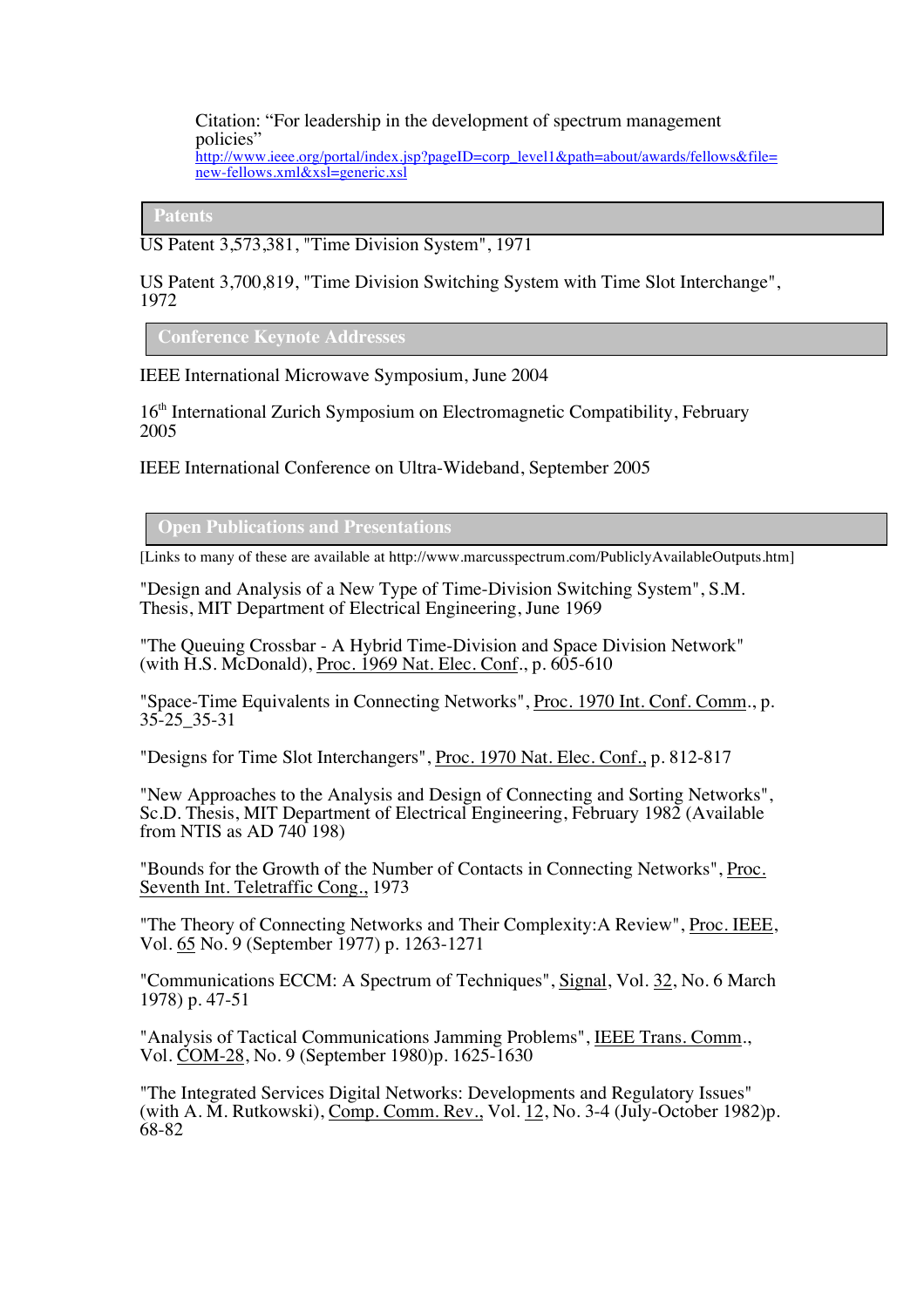"The Potential Use of Adaptive Antennas to Increase Land Mobile Frequency Reuse" (with S. Das), Proc. Second Int. Conf. on Radio Spectrum Conservation Techniques (1983), p. 113-118 (Also published in Mobile Radio Technology, Vol. 2, No. 1 (January 1984), p. 52-56

"Regulatory Aspects of ISDN in the US", Telephony, April 1985

"Spread Spectrum: A New Law Enforcement Tool", APCO Communication Bulletin, September/October 1985, p.62

"Recent US Regulatory Decisions on Civil Uses of Spread Spectrum", Proc. IEEE Global Telecom. Conf. 1985, p. 504-506 (Also published in Mobile Radio Technology, Vol. 4, No. 2 (March 1986) p. 66-68

"Technical Deregulation: A Trend in U.S. Telecommunications Policy", IEEE Communications Magazine, Vol. 25, No. 1 (January 1987) p. 66-68

"Satellite Security: The Legacy of Captain Midnight", Telecommunications, Vol. 21, No. 6, (June 1987) p. 61-66 "

"Regulatory policy considerations for radio local area networks", IEEE Communications Magazine Vol. 25 , No. 7, (July 1987), p. 95 – 99

"Radio Local Area Networks: Regulatory and Technical Considerations", IEEE Communications Magazine, Vol. 25, No. 7 (July 1987) p. 95-99

"Technical Standards for Broadband Networks and Their Policy Implications", Integrated Broadband Networks: The Public Policy Issues (M.C.J. Elton, Ed.) North Holland, 1991, p. 295-310

"Japanese Regulatory Institutions and Practices" (with Gail H. Marcus), Business & the Contemporary World, Vol. 6, No. 1 (1994) p. 57-69

"The Ministry of Posts and Telecommunications and the Federal Communications Commission: Similarities and Differences", Keio Communications Review, No. 20, 1998, p. 75-84

"Personnel Practices in the Japanese Government", MIT Japan Program, MITJP 98- 04, 1998

"U.S./Japan Trends in Software Radio"(in Japanese, with Hiroshi Asami), Journal of the ITU Association of Japan, Vol. 31, No. 3. P. 12-15 (March 2001)

":Millimeterwave Spectrum Policy in the USA", Proc. Third Topical Symposium on Millimeter Waves – Technical Digest, p. 13-15 March 2001 (Yokosuka Research Park, Japan)

"Regulatory Transparency in Japan: Half Full or Half Empty", Asia Perspectives, Vol. 3, No. 2 , p. 20-22 (March 2001)

"Long Term Monitoring Issues for Non-Geostationary Orbital Satellites", Proc. 4<sup>th</sup> International Space Radio Monitoring Meetings (September 2001)

"New FCC Software Defined Radio Policy", Proc. Software Defined Radio Study Group Workshop on Software Radio, p. 1-6, October 2001, (Tokyo, Japan)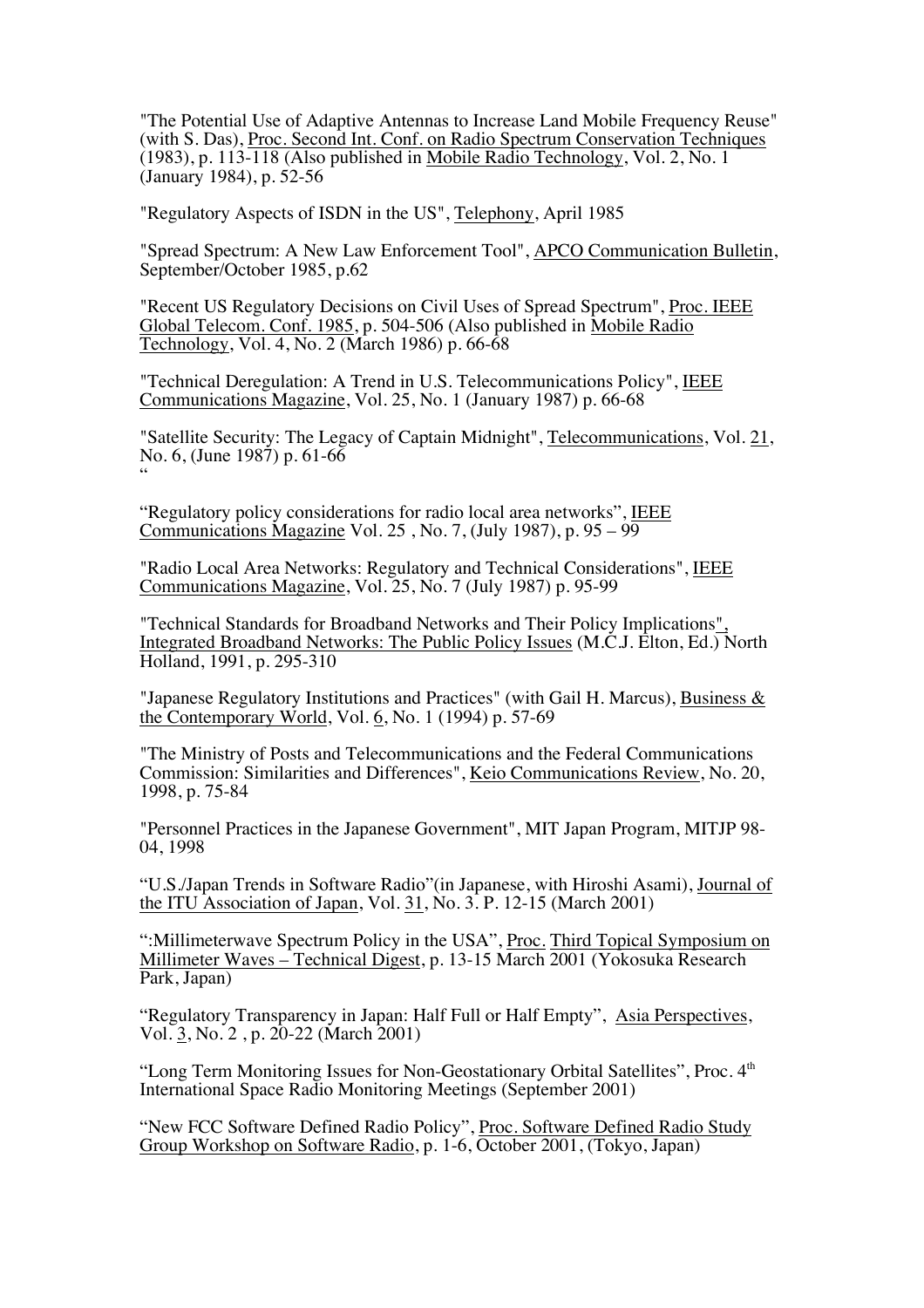"Microwave Spectrum Strategy and Allocations in the USA", *Dainikai Miriha Woukushoppu* (Proc. Second Millimeterwave Workshop), p. 1-26 (Yokosuka Research Park, Japan, October 2001)

"Facilitating Spectrum Management Reform via Callable/Interruptible Spectrum" (with Mark M. Bykowsky), 2002 Telecommunications Policy Research Conference, September 2002,

http://intel.si.umich.edu/tprc/papers/2002/147/SpectrumMgmtReform.pdf

"Linux, Software Radio, and the Radio Amateur", *QST*, October 2002 (Voted by readers as best article in issue.)

"New FCC Policies for Ultrawideband Systems" Proc. *Denpa Kodoriyou Shinposhiumu* 2002 (Advanced Radio Technology Symposium), p. 3-17 (Tokyo, Japan, December 2002)

- "Required Advances in Microwave Devices and Components to Meet the Needs of Future Wireless Telecommunication Systems", Keynote address, International Microwave Symposium 2004

- "Complementary Use of Fixed and Mobile Monitoring for NGSO Systems", Presentation at The 7th International Space Radio Monitoring Workshop, Toulouse, France, September 2004

- "Wireless Communications Standards and Regulations", Presentation at Phoenix IEEE Workshop, December 2004

- "EMC Paints the Lane Markings on the Wireless Information Highway", Keynote address at EMC Zurich 2005, February 2005 (.ppt 22MB)

- "Research Topics in Unlicensed Spectrum Use", Presentation at An Open Future For Wireless Communications? A Communications Research Network (CRN) Open Day & Workshop, University of Cambridge (UK), 19-20 April 2005

- " Thoughts on Basic Issues of Spectrum Policy", Presentation at Wireless Utopias 05, Science Museum, London, UK May 2005

- "Unlicensed Cognitive Sharing of TV Spectrum: The Controversy at the Federal Communications Commission", IEEE Communications Magazine, May 2005

- "Observations on Communications Policy and Economic Growth", Presentation at Cambridge-MIT Institute, University of Cambridge (UK), 29 June 2005

- "UWB - The Potential and the Controversy", Keynote address at ICU 2005 (International Conference on Ultrawideband) September 2005, Zurich, Switzerland,

- "Next Generation Spectrum Policy: The Impacts of Software Defined Radio and Cognitive Radio", Remarks at Dynamic Spectrum Panel, IEEE International Symposium on Personal Indoor and Mobile Radio Communications (PIMRC). September 2005, Berlin

- "Cognitive Radio: The Next Wi-Fi or the Next HiperLAN", Remarks at Cambridge-MIT Institute Wireless Technology Roadmap Workshop, University of Cambrige (UK) , October 2005

- New America Foundation Issue Brief: Reclaiming the Vast Wasteland: Why Unlicensed Use of White Space in the TV Bands Will Not Cause Interference to DTV Viewers (Coauthored with Paul Kolodzy and Andrew Lippman) 10/05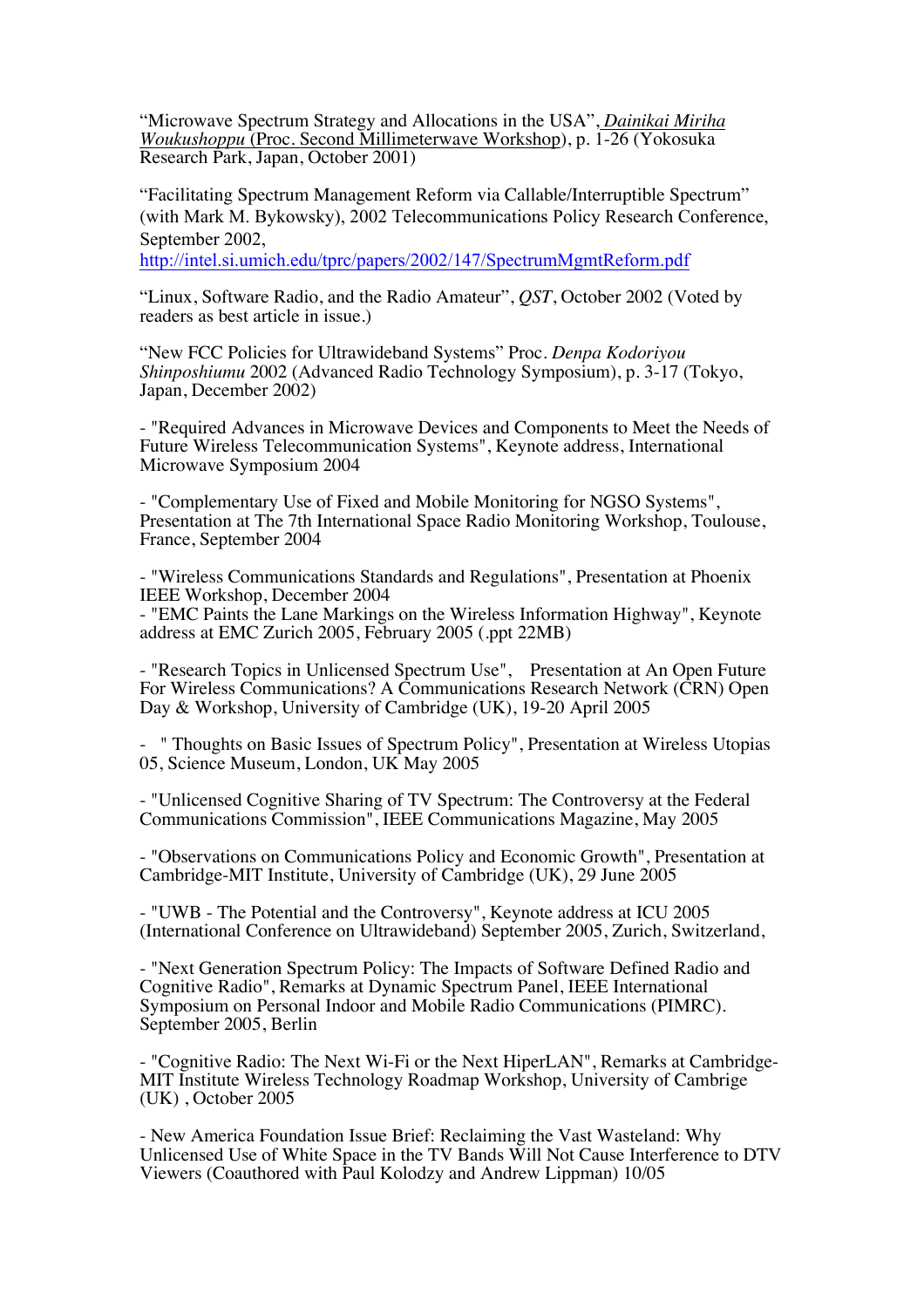- "Real Time Spectrum Markets and Interruptible Spectrum New Concepts of Spectrum Use Enabled by Cognitive Radio", Presentation at IEEE Dynamic Spectrum Access Networks 2005 Conference, 11/05 Baltimore, Maryland. Also published in *Journal Of Communication and Networks*, Volume 8, Number 2, p.158-162 (June 2006)

"The Technology and Politics of Increasing Intensity of Spectrum Use", Presentation at

Symposium on Spectrally Efficient Wireless Communications, University of California San Diego 11//05

"Impact of Recent ITU-R Recommendations on UWB Development", 2005 International Workshop on UWB Technologies, Yokosuka, Japan, 12/05 (.ppt 3MB)

"Spot Markets: A Quantum Leap in Spectrum Efficiency?", *Policy Tracker*, February 2006, p. 10-11

Presentations at Policy Tracker conference "Unlocking the digital dividend: RRC 06

and beyond",March 2006, London, UK: "Some US-Style Thinking on Economics and the Digital Switchover" "Spectrum Leasing/Trading: Technical and Legal Issues"

"Why Unlicensed Use of the White Space in the TV Bands Will Not Cause Interference to the DTV Viewers", 8th ANNUAL INTERNATIONAL SYMPOSIUM ON ADVANCED RADIO TECHNOLOGIES, March 2006, Boulder, CO

"Reconsidering the Ban on In-flight Communications: An American Perspective", In- Transport Communications Conference, April 2006, London UK

 "EIRP or PFD Regulation", Presentation to Agence Nationale de Frequences (French spectrum regulator), April 2006

"Lessons from Elsewhere: The US Perspective", European Commission Public Workshop on Technical, Regulatory and Economic Issues Relating to Collective Use of Radio Spectrum, April 2006, Brussels, Belgium

"A Tale of Two Companies or Why is it so Important to Get Spectrum Policy Right", The Wireless Event , London, UK, May 2006

publishes first Spectrum Policy and Regulatory Issues column in issue - "Basics of Spectrum Policy for the Wireless Engineer", *IEEE Wireless Communications,* June 2006

"Why Unlicensed Use of Vacant TV Spectrum Will Not Cause Interference to DTV Viewers", New America Foundation Wireless Futures Program Issue Brief # 19, July 2006 (Update of 10/05 edition, coauthored again with Paul Kolodzy and Andrew Lippman)

MSS Reply Comments in Docket 06-89 (FCC/NTIA Spectrum Test-bed), July 2006

"Spectrum Policy Issues and their Impact on Economic Growth", TUDelft/Delft University of Technology, The Netherlands, Telecommunications Colloquium , September 12, 2006

"The Big Picture for TV Broadcasting - An American Techie's Viewpoint" PolicyTracker Autumn conference "Unlocking the Digital Dividend: A Pan-European Perspective" September 21,2006, Brussels, Belgium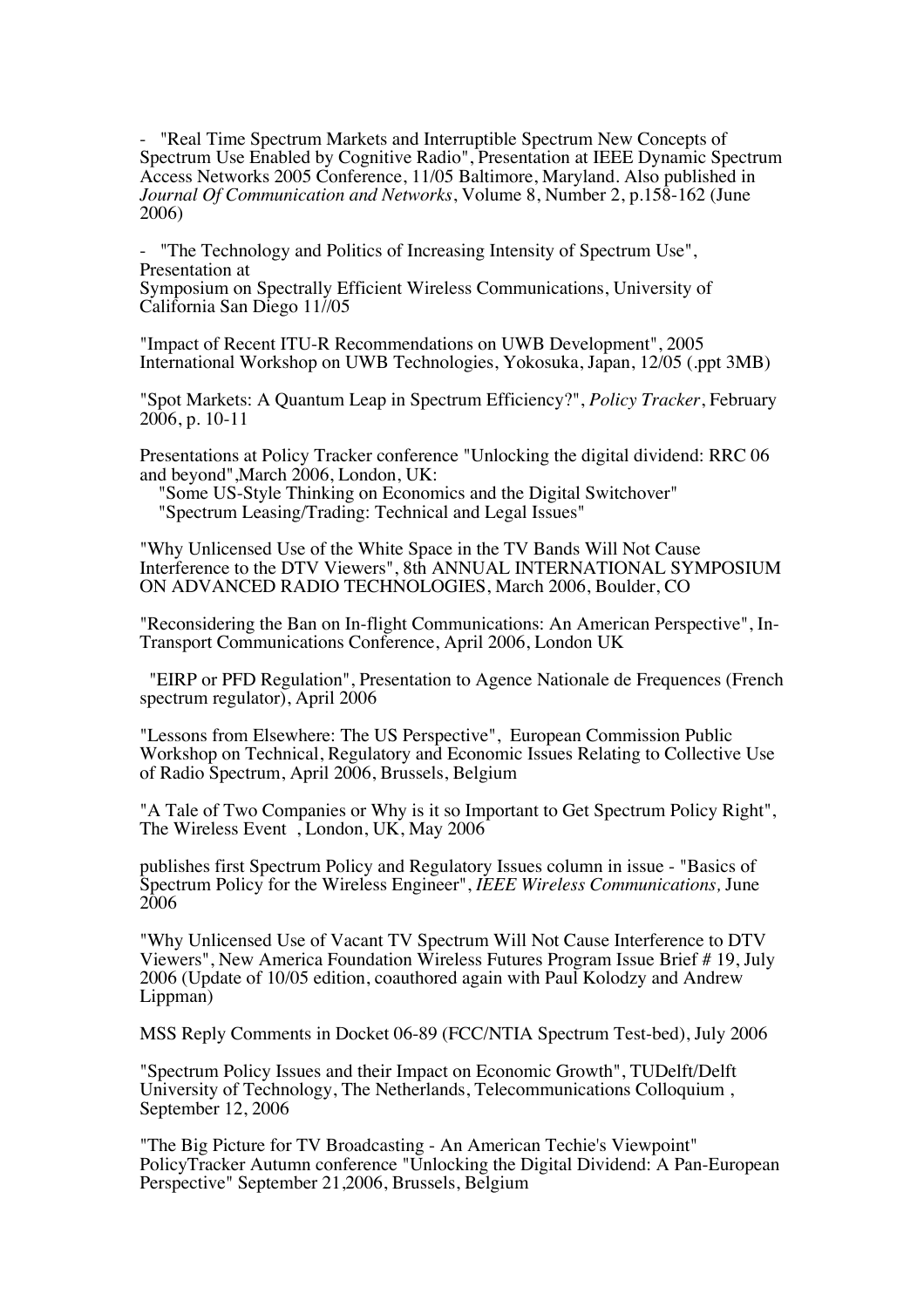"WRC and Its Impact on Wireless Technology", *IEEE Wireless Communications*, October 2006

"Legal, Economic & Technical Aspects of 'Collective Use' of Spectrum in the European Community" , Mott MacDonald for European Commission, November 2006 "Spectrum Regulation of Wireless Medical Devices in US and Europe" http://ec.europa.eu/information\_society/policy/radio\_spectrum/docs/workshop\_collective\_use/cus\_rep\_ fin.pdf

Keynote address at ISMICT - 2006 International Symposium on Medical Information and Communications Technology, December 1,2006, Yokohama, Japan

"Basics of Transparency for Regulation", Presentation to RATEL (Republic Telecommunications Agency), Belgrade, Serbia, December 2006

"Quantifying the Impact of Unlicensed Devices on Digital TV Receivers", New America Foundation-sponsored study at University of Kansas, Coauthored with Paul Kolodzy, Daniel DePardo, Joseph B. Evans, James A. Roberts, Victor R. Petty, Alexander M. Wyglinski, 1/07

New America Foundation Technical Comments on FNPRM, Docket 04-186 (TV Whitespace Rulemaking) 1/31/07

"How can the Digital Dividend Be Best Divided", *Westminster eForum Keynote Seminar: Digital Dividend Review*, February 2007, London, UK. Transcript of remarks and discussions are published in Digital Dividend Review, Westminster eForum, ISBN 978-I-905029-62-4

"CR: Cooperative Radio or Confrontational Radio", *Proc. 2nd IEEE International Symposium on New Frontiers in Dynamic Spectrum Access Networks 2007* (DySPAN  $2007$ ,  $4/07$  Page(s):  $208 - 211$ 

The Civil Use of Spread Spectrum and the Success of Wi-Fi, 10th Economics of Infrastructures Conference, TU Delft, Delft, The Netherlands, 5/31/07 http://collegerama.tudelft.nl/mediasite/Catalog/?cid=73e977a6-0283-4ee6-9813-a61df0dd1778

"Radio Spectrum Policy and its Impact on the Information Society, Free Speech and Economic Growth", Harvard University, Cambridge, Massachusetts, 10/07

"New Approaches to Private Sector Sharing of Federal Government Spectrum", Presentation to the Interdepartmental Radio Advisory Committee (IRAC), 8/09

"Spectrum Inventory Issues", IEEE Wireless Communications, 8/09, p. 4-5

"Radio Technical Innovation and Spectrum Policy: A Help or a Hindrance", Keynote/banquet address, Personal, Indoor and Mobile Radio Communications Conference (PIMRC2009), Tokyo, Japan 9/09

"Measurements and Analysis of Secondary User Device Effects on Digital Television Receivers," (with several coauthors) *EURASIP Journal on Advances in Signal Processing*, Vol. *2009*, 2009

2009 Regulatory Review: The Year of Rebuilding and Preparing for New Initiatives", Wireless Design and Development, Nov/Dec 2009, Supplement p.11-12

"Wireless Innovation and Spectrum Policy: FCC Opens a New Inquiry", *IEEE Wireless Communications*, December, 2009